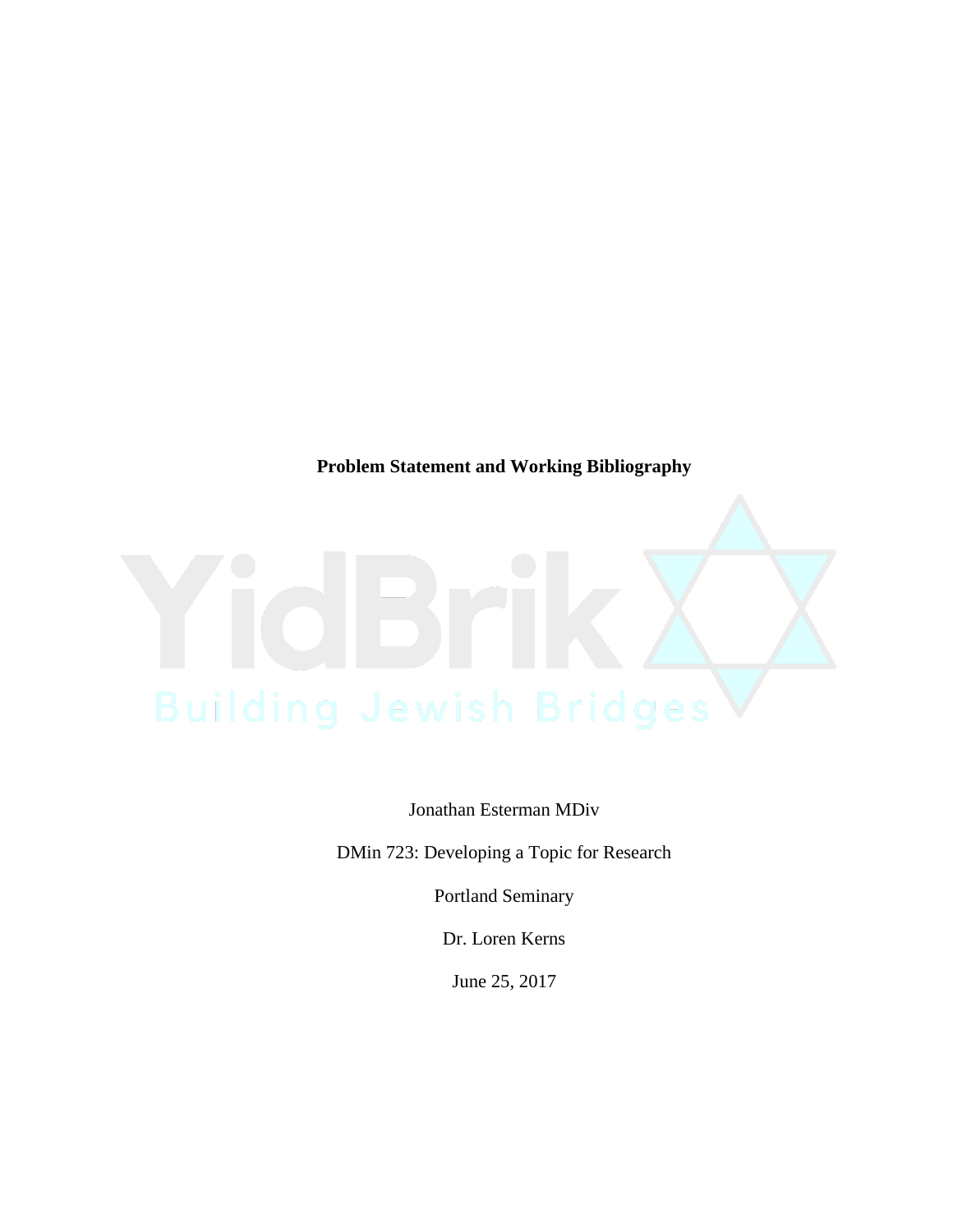# **Contents**

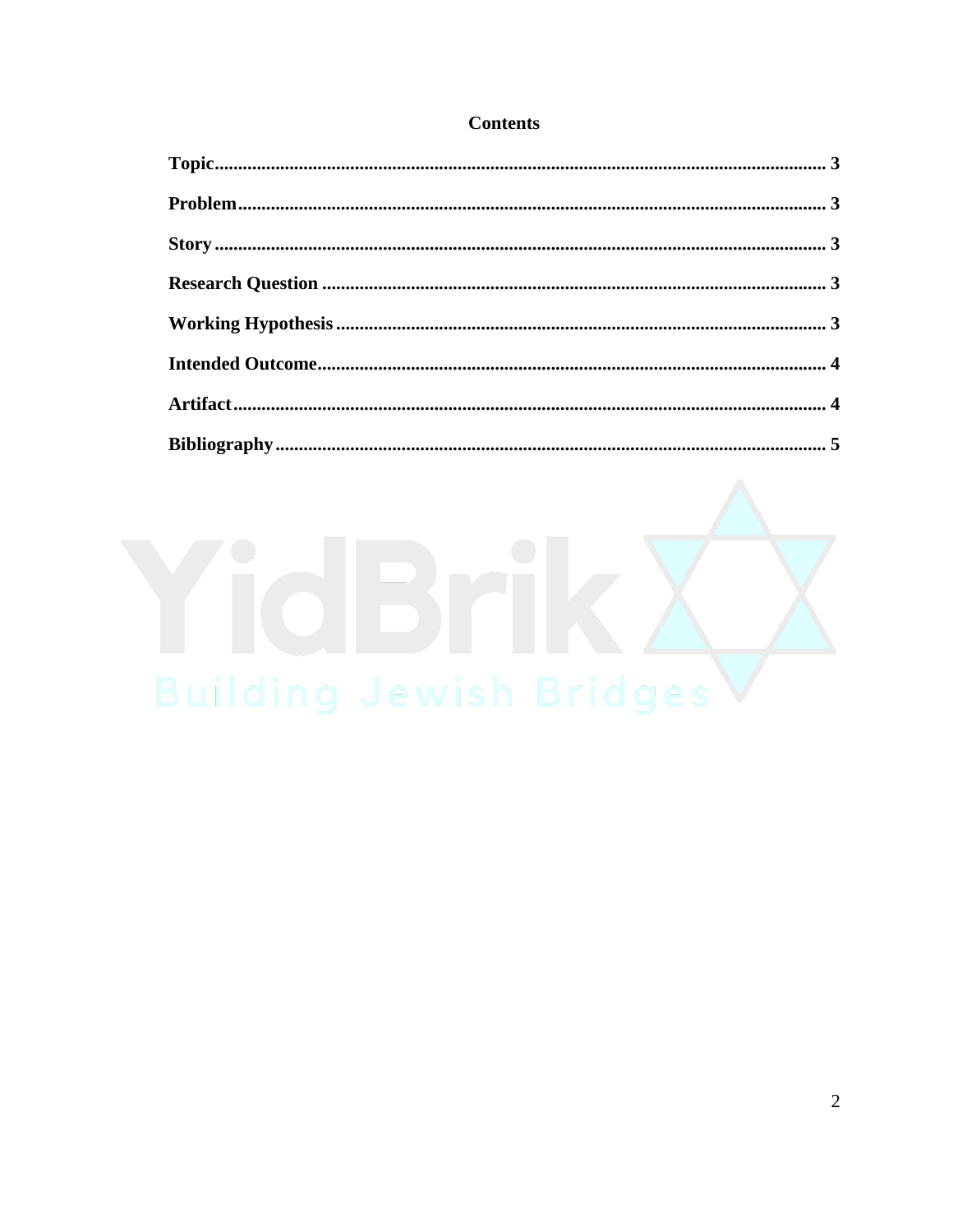#### **Topic**

I am studying the divide between the Jewish and Christian faiths and the formation a bridge of shalom and understanding between these historically-opposed groups.

### **Problem**

There is a deep divide of misunderstanding and feeling of mistrust between the Jewish people and Christianity as a whole.

#### **Story**

James is a millennial and just of off the phone with his parents. *"James, you're Jewish."*

This angered him. They kept it secret from him out of fear of anti-Semitic actions toward him. After all, they justified, he is a Christian and attending church. He did not understand this logic, but discovered that their fear was not an isolated struggle. Upon showing up impromptu to a synagogue service near where he lived, he entered the sanctuary to find a seat and was surprised when, moments later, police arrived and arrested him on-site, reading him his rights and the charge of disturbing the peace due to hate crimes related to antisemitism. What he did not know at the time was the fear of his parents is a widespread truth within the Jewish community, resultant of the perceived intentionally collaborated and planned extermination of the Jewish people by Christians as a whole.

#### **Research Question**

How can Jews and Christians forge a theologically practical solution to enable them to resolve differences to offer a unified salvific solution?

#### **Working Hypothesis**

A co-led "bridge ministry" can address misunderstandings and conflicting theologies to find an amenable solution that is holistically biblical and consistent.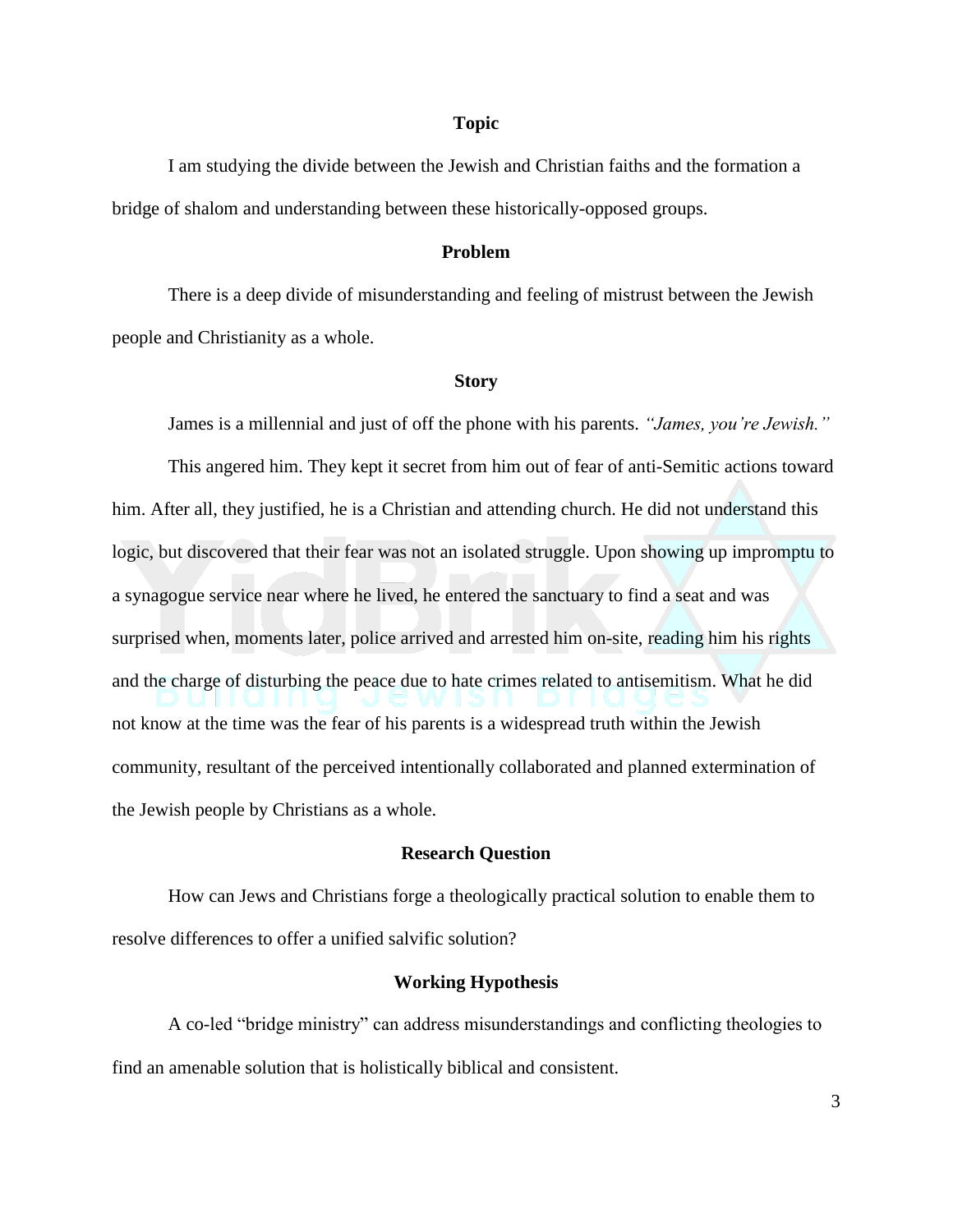## **Intended Outcome**

Jews and Christians have mutually-beneficial relationships and projects, such as lifelong education and mercy ministries, which benefit both groups to bring about tikkun olam.

## **Artifact**

Website, including articles, blog, resources, and co-led "pod-blog" to answer theological questions via semiotic analysis, as a groundwork for a unifying theological framework.

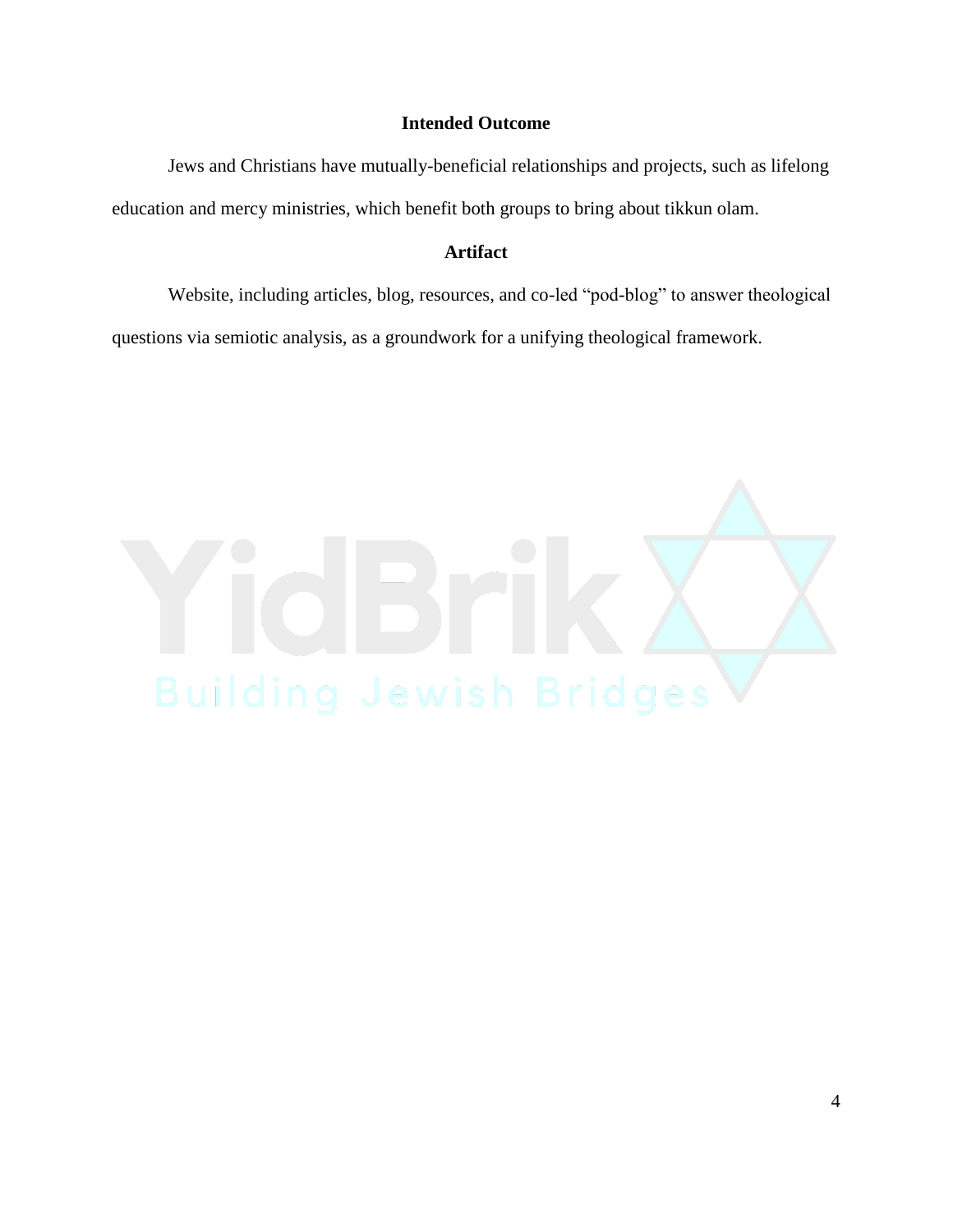## **Bibliography**

- Burns, Joshua Ezra. "The Dissociation of Judaism and Christianity in the Roman near East, First to Third Centuries C.E.: Historical Sources and Interpretation." PhD Dissertation, Yale University, 2010.
- Cohen, Abraham. *Everyman's Talmud: The Major Teachings of the Rabbinic Sages*. New York: Random House, 1995.
- Donin, Hayim. *To Be a Jew: A Guide to Jewish Observance in Contemporary Life*. New York: Basic Books, 1991.
- Dosick, Wayne. *Living Judaism: The Complete Guide to Jewish Belief, Tradition, and Practice*. New York: HarperOne, 2010.
- Ehrman, Bart D. "The History of the Bible: The Making of the New Testament Canon." DVD. Chantilly, VA: Teaching Co., 2005.

-. Misquoting Jesus: The Story Behind Who Changed the Bible and Why. New York: HarperCollins, 2005.

———. *Jesus, Interrupted: Revealing the Hidden Contradictions in the Bible (and Why We Don't Know About Them)*. New York: HarperOne, 2009.

———. *Forged: Writing in the Name of God - Why the Bible's Authors Are Not Who We Think They Are*. New York: HarperOne, 2011.

———. *How Jesus Became God: The Exaltation of a Jewish Preacher from Galilee*. New York, NY: HarperOne, 2015.

———. *Jesus before the Gospels: How the Earliest Christians Remembered, Changed, and Invented Their Stories of the Savior*. New York: HarperOne, 2016.

- Fiddes, P. S. . "The Hiddenness of Wisdom in the Old Testament and Later Judaism." PhD Dissertation, University of Oxford, 1976.
- Kaplan, Aryeh , Pinchas Stolper, and Berel Wein. *The Real Messiah?: A Jewish Response to Missionaries*. Toronto: Jews for Judaism, 2004.
- Kaplan, Aryeh and Abraham Sutton. *The Handbook of Jewish Thought*. Vol. 1. Brooklyn, NY: Moznaim Publishing Corporation, 1979.